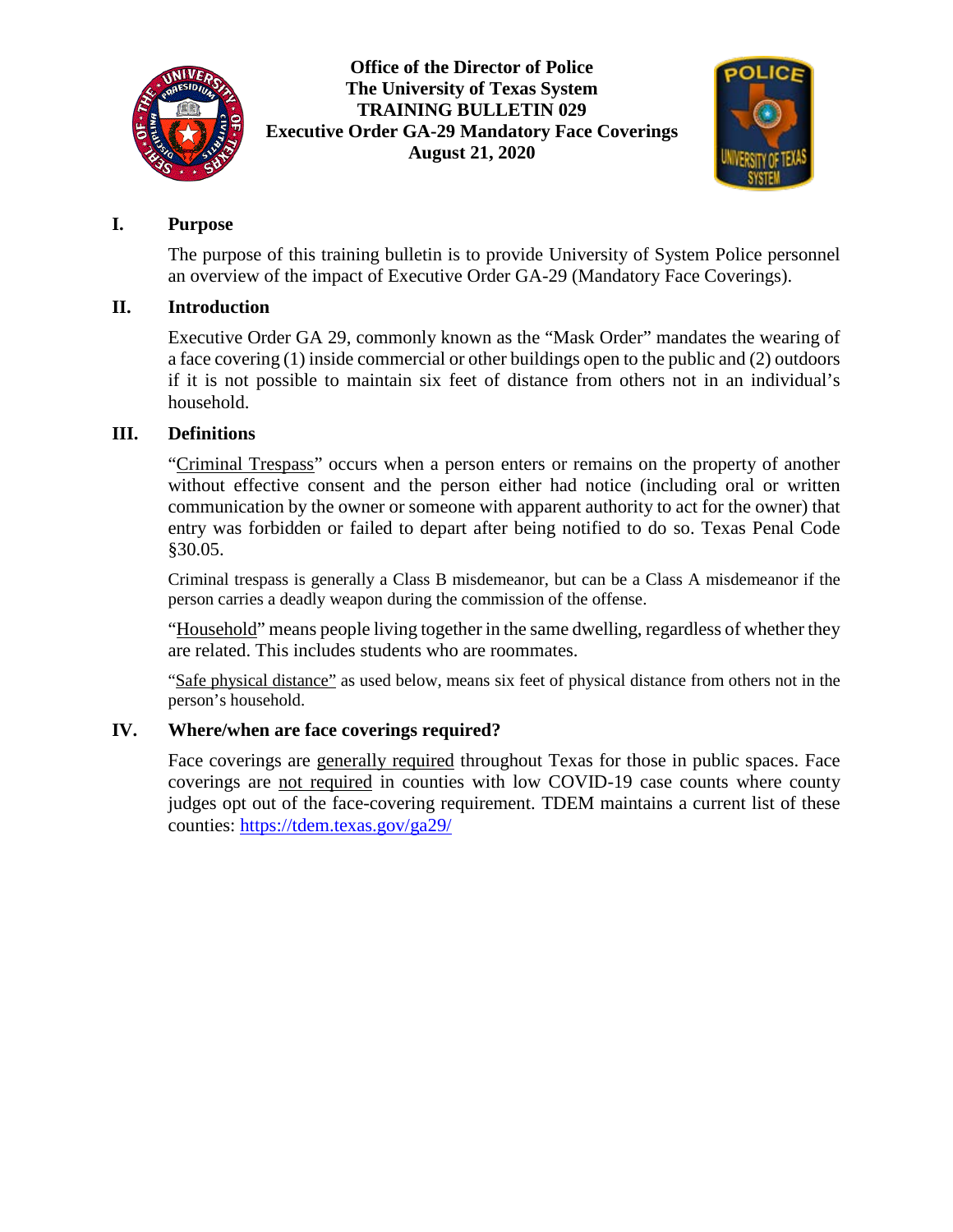#### **FACE COVERINGS ARE REQUIRED**

- Inside "a commercial entity or other building or space open to the public." This will generally include buildings on our campuses. Although not explicitly stated, it should generally not be interpreted to cover students in their own dorm rooms.
- Outside in outdoor public spaces if it is not feasible to maintain safe physical distance. This includes protests or demonstrations of more than 10 people.

#### **FACE COVERINGS ARE NOT REQUIRED**

- Children under 10
- If a medical condition or disability prevents the person from wearing a face covering
- While eating or drinking, or seated at a restaurant for the purpose of eating or drinking (i.e. students who are studying but not eating would not meet this exception)
- Swimming
- Exercising outdoors if it is not feasible to maintain safe physical distance
- Driving alone or with members of your household
- Engaging in the voting process
- Engaging in religious worship
- While giving a speech for a broadcast or to an audience

#### **V. Enforcement**

A. You may not detain, arrest, or confine in jail any person for a violation of this executive order or for related non-violent, non-felony offenses predicated on a violation of this executive order. This means you will never detain someone simply because that person is not wearing a face covering. But you may also warn or cite someone for failure to wear a face covering if you detain that person for an unrelated violation.

Example: If you detain someone for public intoxication, you may also warn or cite that person for the violation of the Mask Order.

- B. You must issue a verbal or written warning for a first-time violation. Further violations are punishable by a fine up to \$250.
- C. You may enforce criminal trespass laws and remove violators. This appears to be the preferred scheme for enforcing the face-covering requirement. Before you can warn or cite someone for criminal trespass, it must be evident that the person either (1) entered the property without consent, or (2) has been directed to leave by someone with authority and has failed to do so.